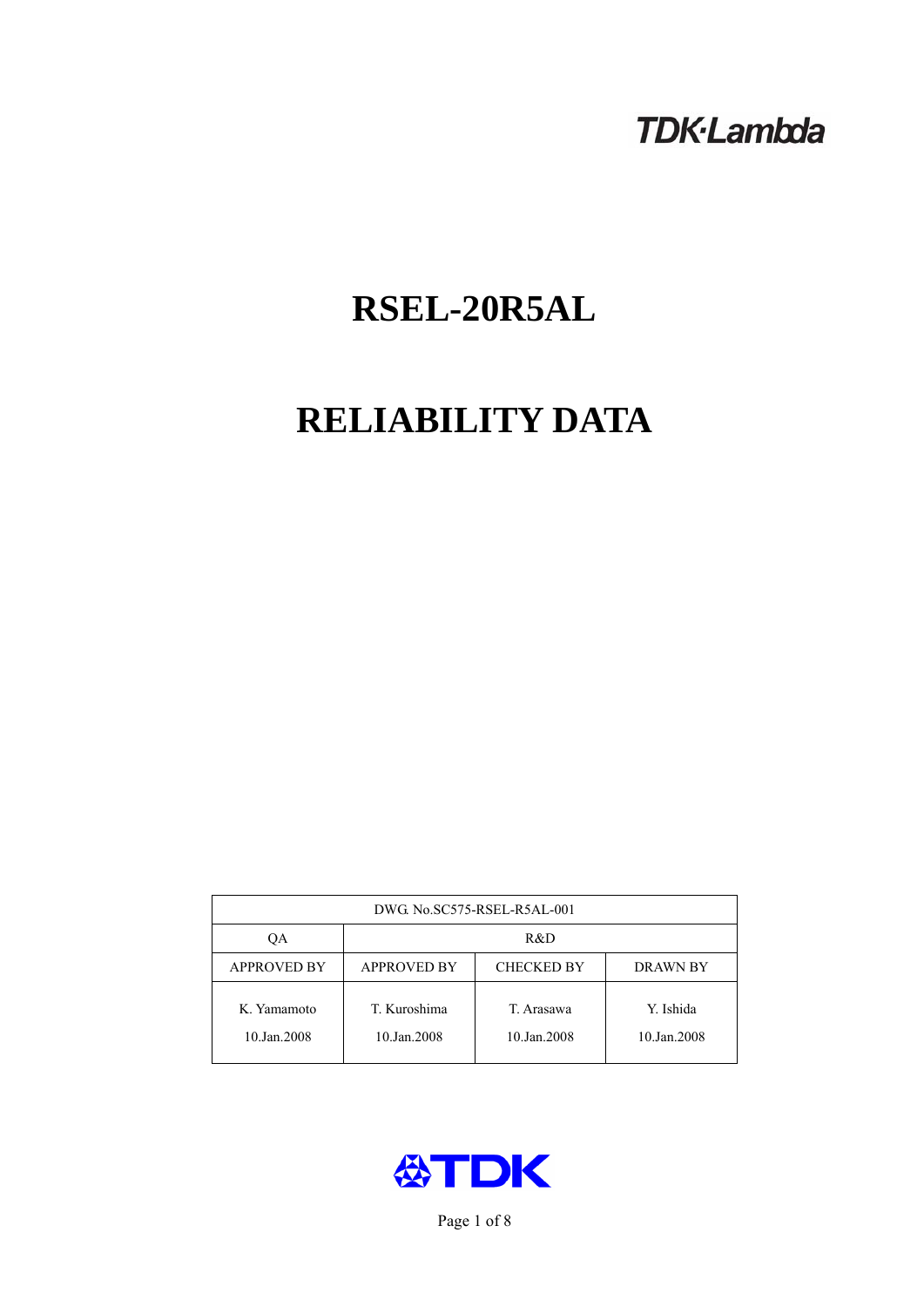#### **RSEL-20R5AL**

## **I N D E X**

|                                     | Page   |
|-------------------------------------|--------|
| 1. Calculated Values of MTBF        | Page-3 |
| 2. Vibration Test                   | Page-4 |
| 3. Heat Cycle Test                  | Page-5 |
| 4. Humidity Test                    | Page-6 |
| 5. High Temperature Resistance Test | Page-7 |
| 6. Low Temperature Storage Test     | Page-8 |

The following data are typical values. As all units have nearly the same characteristics, the data to be considered as ability values.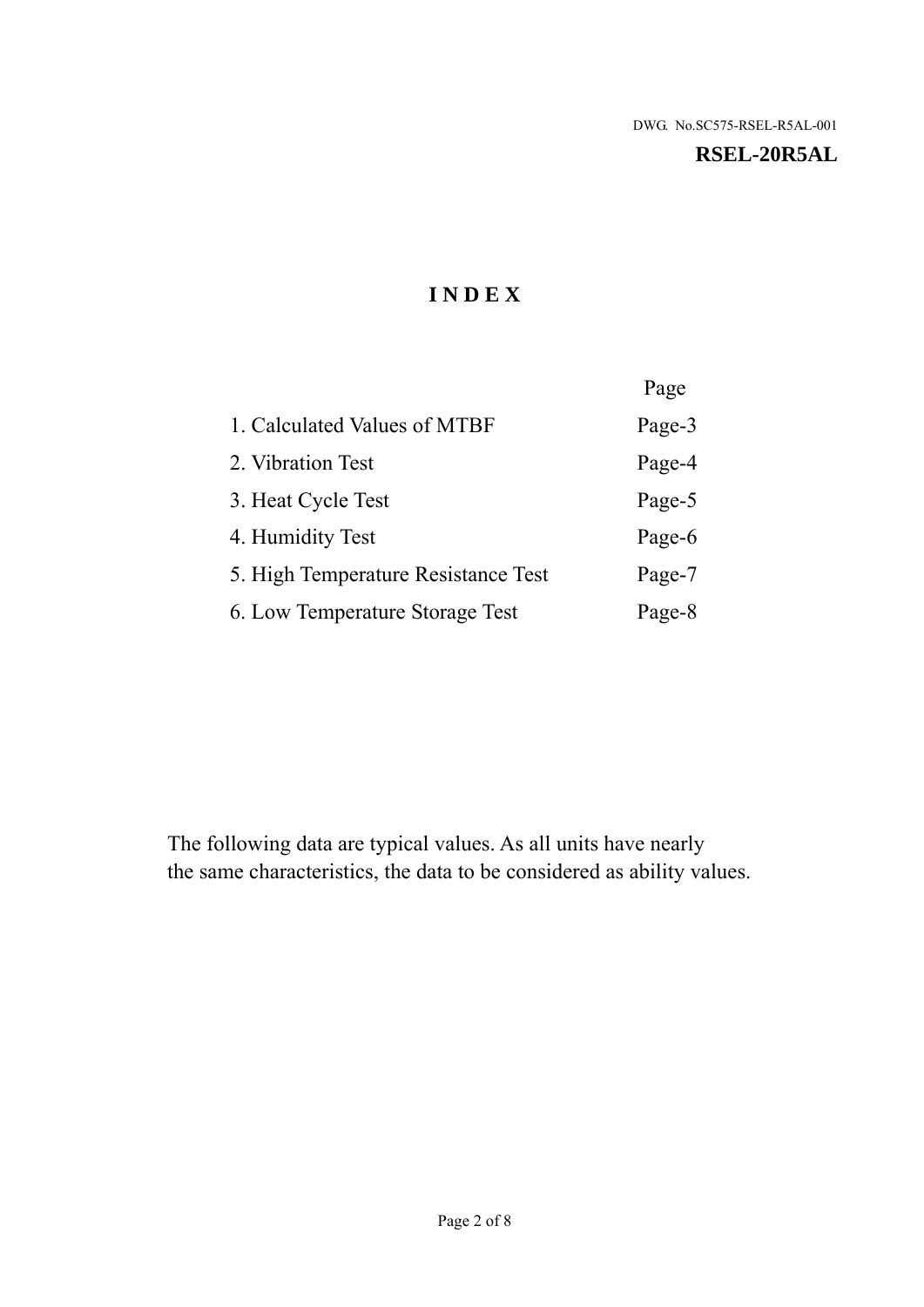#### **RSEL-20R5AL**

1. Calculated values of MTBF

MODEL : RSEL-20R5AL

(1) Calculating Method

 Calculated based on parts stress reliability projection of MIL-HDBK-217F NOTICE2.

Individual failure rates  $\lambda$  G is given to each part and MTBF is calculated by the count of each part.

$$
MIBF = \frac{1}{\lambda_{\text{equip}}} = \frac{1}{\sum_{i=1}^{n} N_i (\lambda_G \pi_Q)_i} \times 10^6 \text{ (hours)}
$$

| : Total equipment failure rate (Failure / $10^6$ Hours)                   |
|---------------------------------------------------------------------------|
| : Generic failure rate for the $\hbar$ generic part                       |
| (Failure/ $10^6$ Hours)                                                   |
| : Quantity of <i>i</i> th generic part                                    |
| : Number of different generic part categories                             |
| : Generic quality factor for the <i>i</i> th generic part ( $\pi Q = 1$ ) |
|                                                                           |

- (2) MTBF Values
	- GF : Ground, Fixed

 $MTBF = 26,441,036$  (Hours)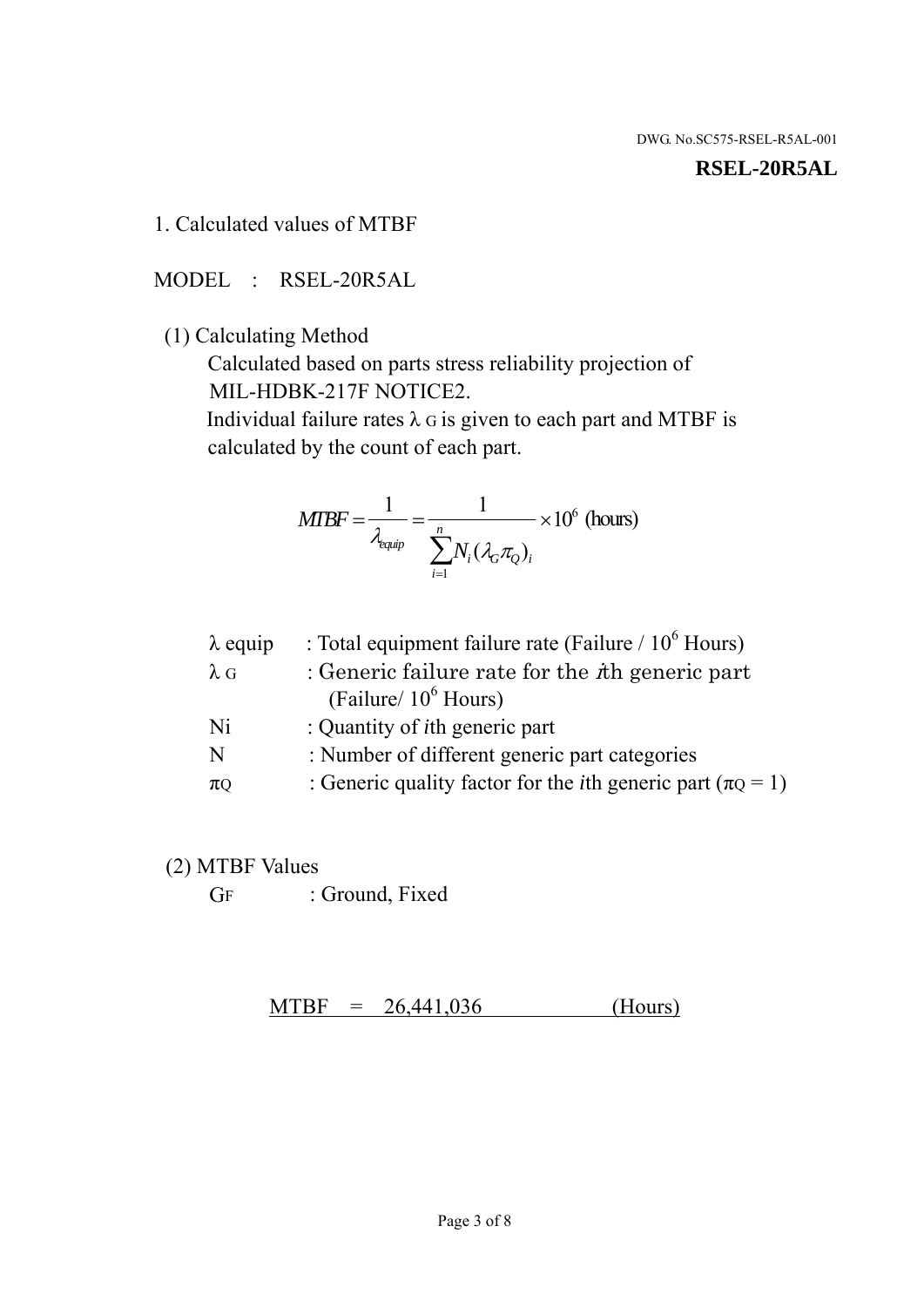#### **RSEL-20R5AL**

2. Vibration Test

### MODEL : RSEL-20R5AL (Representation Product : RSEL-2006W)

- (1) Vibration Test Class Frequency Variable Endurance Test
- (2) Equipment Used Controller VS-1000-6, Vibrator 905-FN ( IMV CORP.)
- (3) The Number of D.U.T. (Device Under Test) 5 units
- (4) Test Condition
	- · Frequency : 10~55Hz
	- · Amplitude : 1.5mm, Sweep for 1 min.
	- · Dimension and times : X, Y and Z directions for 2 hours each.

## (5) Test Method

Fix the D.U.T. on the fitting-stage

## (6) Test Results

PASS

#### Typical Sample Data

| . .                                |                                                         |                  |                     |                     |
|------------------------------------|---------------------------------------------------------|------------------|---------------------|---------------------|
| Check item                         | Spec.                                                   |                  | <b>Before Test</b>  | After Test          |
| Attenuation (dB)                   | Differential Mode: 25dBmin.                             | 1 MHz            | 47.70               | 47.24               |
|                                    |                                                         | 30 MHz           | 60.94               | 59.16               |
|                                    | Common Mode: 25dBmin.                                   | 1 MHz            | 37.62               | 37.84               |
|                                    |                                                         | $10 \text{ MHz}$ | 55.26               | 55.38               |
| Leakage Current (mA)               | Line1<br>$1mA$ max. $(250V, 60Hz)$<br>Line <sub>2</sub> |                  | 0.30                | 0.29                |
|                                    |                                                         |                  | 0.30                | 0.29                |
| DC Resistance $(m\Omega)$          | $80m \Omega$ max.                                       |                  | 24.96               | 25.50               |
| <b>Test Voltage</b>                | $L-L: 1768Vdc$ 60s.                                     |                  | OK                  | OK.                 |
|                                    | $L-E$ : 2500Vac 60s.                                    |                  |                     |                     |
| Isolation Resistance ( $M\Omega$ ) | $100M \Omega$ min. (500Vdc 60s)                         |                  | $3.9 \times 10^{6}$ | $4.5 \times 10^{6}$ |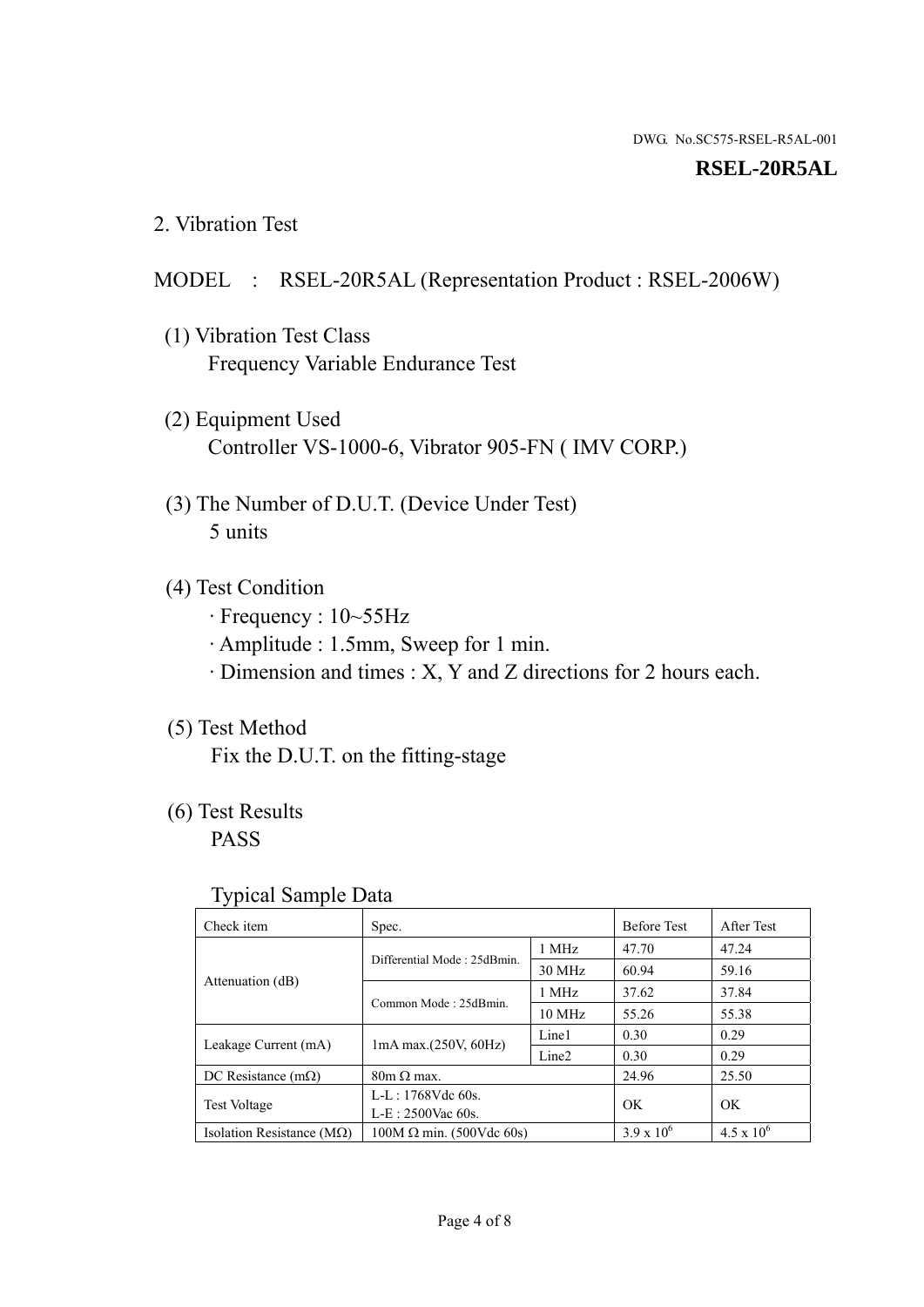1 cycle

30min.

3min.

30min.

3. Heat Cycle Test

## MODEL : RSEL-20R5AL (Representation Product : RSEL-2006W)

- (1) Equipment Used TEMPERATURE CHAMBER TSA-71H-W (ESPEC CORP.)
- (2) The Number of D.U.T. (Device Under Test) 5 units
- (3) Test Conditions
	- · Ambient Temperature : -25~+85°C · Test Cycles : 100cycles
- (4) Test Method

 Before the test check if there is no abnormal characteristics and put the D.U.T. in the testing chamber. Then test it in the above cycles, After the test is completed leave it for 1 hour at room temperature and check it if there is no abnormal each characteristics.

 $+85$ °C

 $-25$ °C

(5) Test Results

PASS

| <b>Typical Sample Data</b> |  |  |
|----------------------------|--|--|
|----------------------------|--|--|

| Check item                         | Spec.                           |                   | <b>Before Test</b> | After Test          |
|------------------------------------|---------------------------------|-------------------|--------------------|---------------------|
|                                    | Differential Mode: 25dBmin.     | 1 MHz             | 47.64              | 47.86               |
|                                    |                                 | 30 MHz            | 58.32              | 59.54               |
| Attenuation (dB)                   | Common Mode: 25dBmin.           | 1 MHz             | 37.94              | 39.00               |
|                                    |                                 | 10 MHz            | 54.52              | 56.02               |
| Leakage Current (mA)               | $1mA$ max. $(250V, 60Hz)$       | Line1             | 0.30               | 0.33                |
|                                    |                                 | Line <sub>2</sub> | 0.29               | 0.34                |
| DC Resistance $(m\Omega)$          | $80m \Omega$ max.               |                   | 25.54              | 25.18               |
| <b>Test Voltage</b>                | $L-L: 1768Vdc$ 60s.             |                   | OK                 | OK                  |
|                                    | $L-E: 2500$ Vac 60s.            |                   |                    |                     |
| Isolation Resistance ( $M\Omega$ ) | $100M \Omega$ min. (500Vdc 60s) |                   | $4.9 \times 10^6$  | $4.2 \times 10^{6}$ |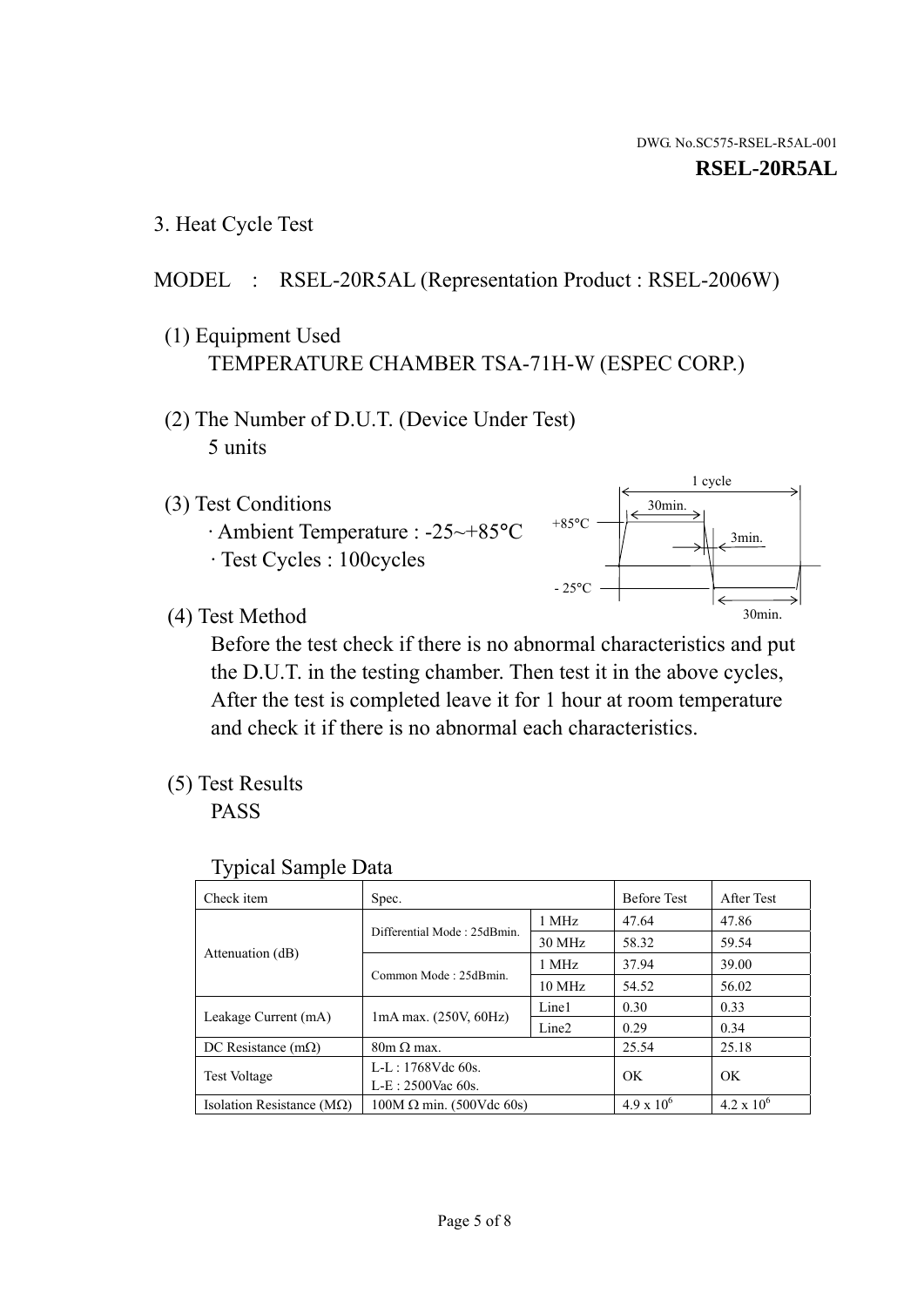4. Humidity Test

## MODEL : RSEL-20R5AL (Representation Product : RSEL-2006W)

- (1) Equipment Used TEMP. & HUMID. CHAMBER PR-4KT (ESPEC CORP.)
- (2) The Number of D.U.T. (Device Under Test) 5 units

## (3) Test Conditions

- · Ambient Temperature : +40°C
- · Test Time : 500 hours
- · Ambient Humidity : 90~95% RH No Dewdrop

## (4) Test Method

 Before the test check if there is no abnormal characteristics and put the D.U.T. in the testing chamber. Then test it in the above conditions. After the test is completed leave it for 1 hour at room temperature and check it if there is no abnormal each characteristics.

## (5) Test Results

PASS

| . .                                |                                 |                   |                     |                     |
|------------------------------------|---------------------------------|-------------------|---------------------|---------------------|
| Check item                         | Spec.                           |                   | <b>Before Test</b>  | After Test          |
| Attenuation (dB)                   | Differential Mode: 25dBmin.     | 1 MHz             | 47.84               | 45.98               |
|                                    |                                 | 30 MHz            | 55.40               | 55.92               |
|                                    | Common Mode: 25dBmin.           | 1 MHz             | 37.24               | 37.92               |
|                                    |                                 | 10 MHz            | 53.44               | 54.30               |
| Leakage Current (mA)               | $1mA$ max. $(250V, 60Hz)$       | Line1             | 0.29                | 0.29                |
|                                    |                                 | Line <sub>2</sub> | 0.30                | 0.28                |
| DC Resistance $(m\Omega)$          | $80m \Omega$ max.               |                   | 25.32               | 25.60               |
| <b>Test Voltage</b>                | $L-L: 1768Vdc$ 60s.             |                   | OK                  | OK                  |
|                                    | $L-E: 2500$ Vac 60s.            |                   |                     |                     |
| Isolation Resistance ( $M\Omega$ ) | $100M \Omega$ min. (500Vdc 60s) |                   | $4.3 \times 10^{6}$ | $4.9 \times 10^{6}$ |

#### Typical Sample Data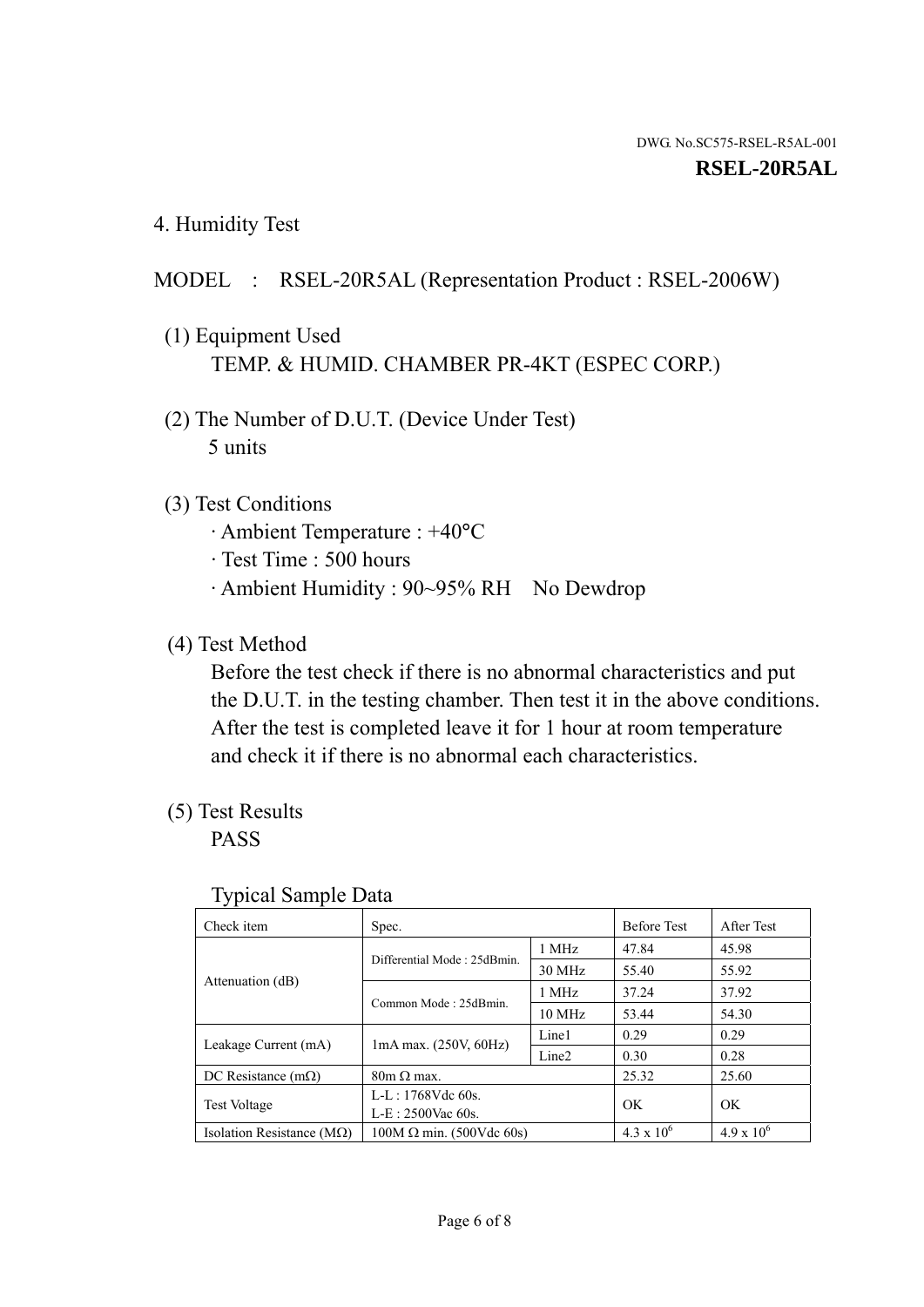5. High Temperature Resistance Test

## MODEL : RSEL-20R5AL (Representation Product : RSEL-2006W)

- (1) Equipment Used TEMPERATURE CHAMBER PHH-300 ( ESPEC CORP.)
- (2) The Number of D.U.T. (Device Under Test) 5 units
- (3) Test Conditions
	- · Ambient Temperature : +55°C
	- · Test Time : 500 hours
	- · Operating : DC 6A
- (4) Test Method

 Before the test check if there is no abnormal characteristics and put the D.U.T. in the testing chamber. Then test it in the above conditions. After the test is completed leave it for 1 hour at room temperature and check it if there is no abnormal each characteristics.

(5) Test Results

PASS

| J 1                                |                                 |                   |                     |              |
|------------------------------------|---------------------------------|-------------------|---------------------|--------------|
| Check item                         | Spec.                           |                   | <b>Before Test</b>  | After Test   |
|                                    | Differential Mode: 25dBmin.     | 1 MHz             | 47.32               | 47.38        |
|                                    |                                 | 30 MHz            | 55.64               | 57.74        |
| Attenuation (dB)                   | Common Mode: 25dBmin.           | 1 MHz             | 37.52               | 38.78        |
|                                    |                                 | $10 \text{ MHz}$  | 54.78               | 56.06        |
| Leakage Current (mA)               | $1mA$ max. $(250V, 60Hz)$       | Line1             | 0.30                | 0.30         |
|                                    |                                 | Line <sub>2</sub> | 0.31                | 0.31         |
| DC Resistance $(m\Omega)$          | $80m \Omega$ max.               |                   | 25.10               | 25.44        |
| <b>Test Voltage</b>                | $L-L: 1768Vdc$ 60s.             |                   | OK                  | OK           |
|                                    | $L-E: 2500$ Vac 60s.            |                   |                     |              |
| Isolation Resistance ( $M\Omega$ ) | $100M \Omega$ min. (500Vdc 60s) |                   | $4.4 \times 10^{6}$ | 5.1 x $10^6$ |

#### Typical Sample Data